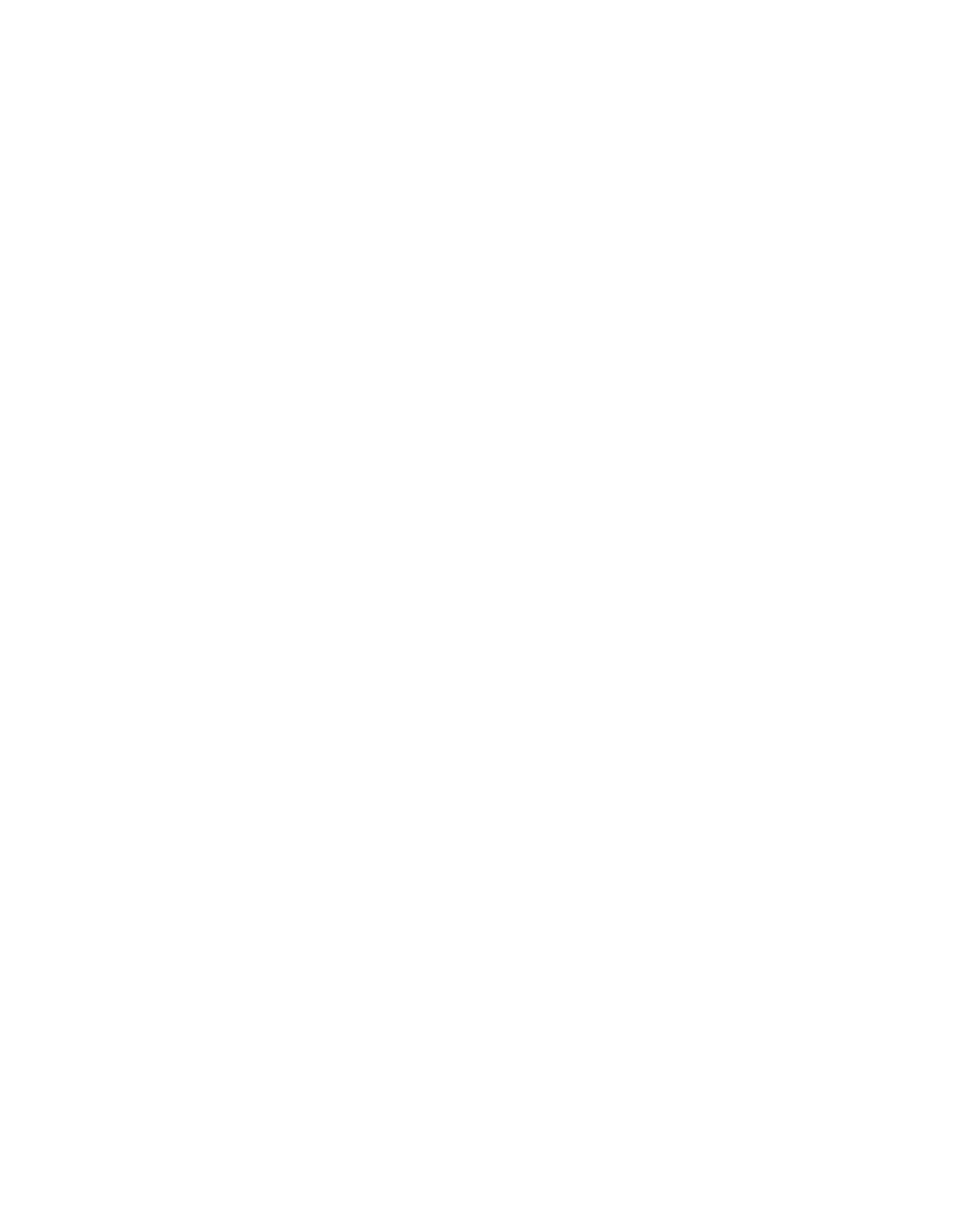# **EUROPEAN UNIVERSITY INSTITUTE MAX WEBER PROGRAMME**

*Fear Reverence Terror Reading Hobbes Today*

CARLO GINZBURG

Lecture Delivered February 13th 2008

MAX WEBER LECTURE No. 2008/05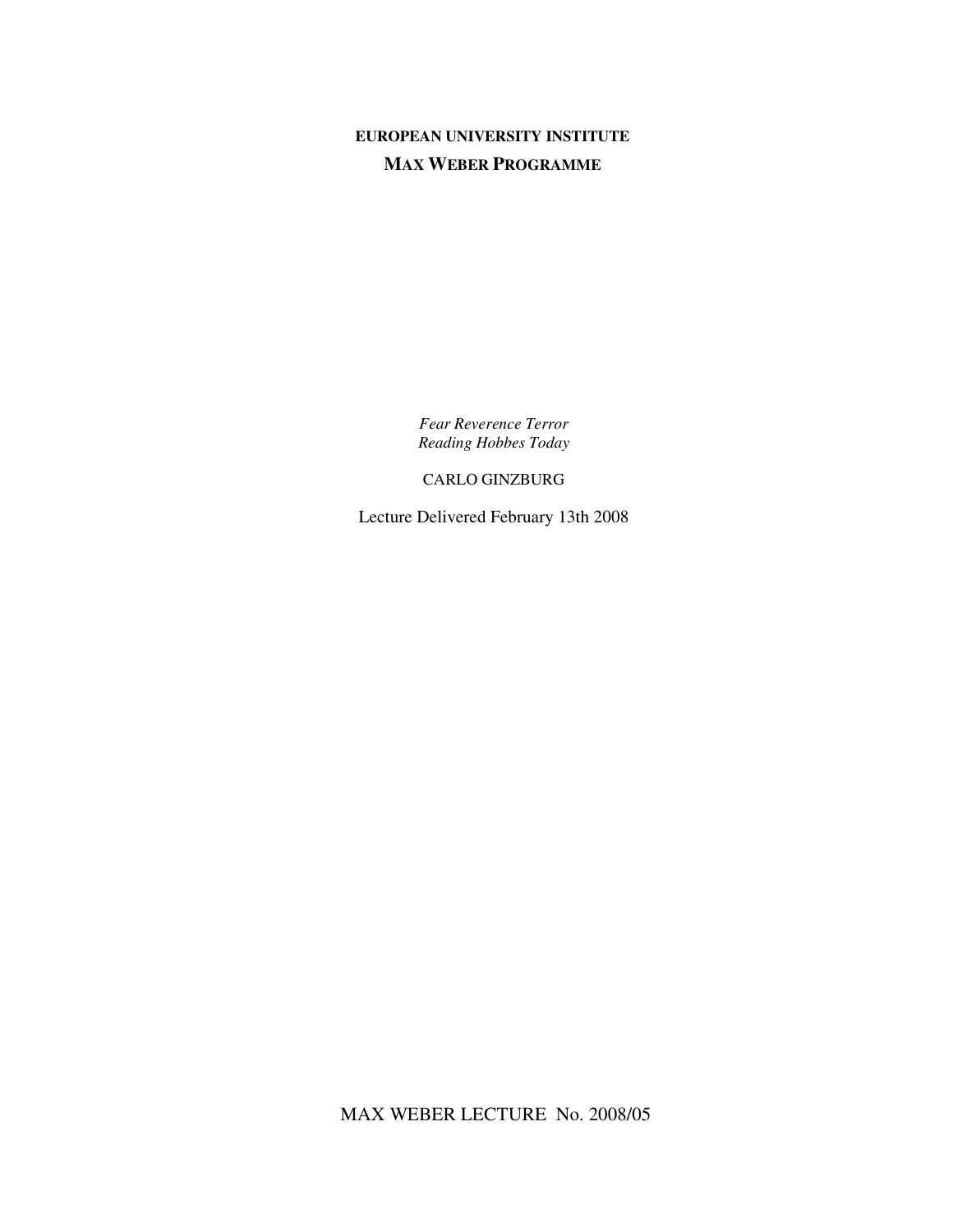This text may be downloaded for personal research purposes only. Any additional reproduction for other purposes, whether in hard copy or electronically, requires the consent of the author(s), editor(s). If cited or quoted, reference should be made to the full name of the author(s), editor(s), the title, the working paper or other series, the year, and the publisher.

The author(s)/editor(s) should inform the Max Weber Programme of the EUI if the paper is to be published elsewhere, and should also assume responsibility for any consequent obligation(s).

ISSN 1830-7736

© 2008 Carlo Ginzburg

Printed in Italy European University Institute Badia Fiesolana I – 50014 San Domenico di Fiesole (FI) Italy

> http://www.eui.eu/ http://cadmus.eui.eu/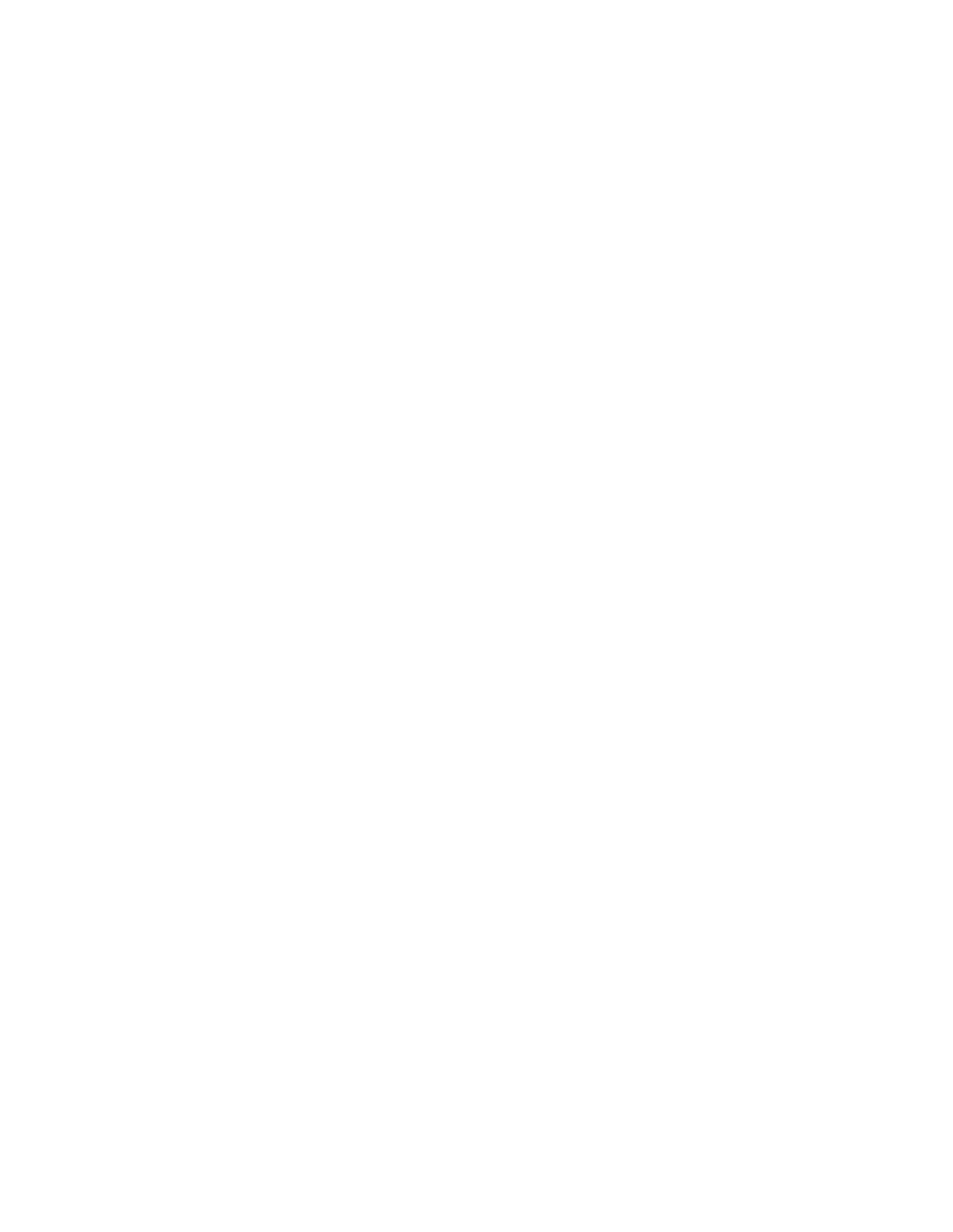*Fear Reverence Terror Reading Hobbes Today* ♣

## CARLO GINZBURG ♦

1. I will speak about terror, not about terror*ism.* I am convinced that a word like "terrorism" does not help us understand the murderous deeds it usually refers to: it is too vague, too broad. Like terrorism, terror is part of our present: but I will not speak about the present. Sometimes we should try to keep the present at a distance, protecting ourselves from the incessant noise of the news surrounding us. In order to understand the present we must learn to look at it obliquely. Or, to use a different metaphor: we must learn to look at it through reversed binoculars. Ultimately, the present will surface in my talk, but in a somewhat unexpected context. I will say something about the present, and even a few words about the future. But I will do it after following a long road: coming, so to speak, from afar.

2. Commentators on political developments have recently (since, let's say, September 11, 2001) been repeating the name of Hobbes, the author of *Leviathan*.<sup>1</sup> These names – Hobbes, *Leviathan* – will immediately evoke a few harsh, disenchanted sentences: "war of everyone against everyone" (*bellum omnium contra omnes*); "man is a wolf to man" (*homo homini lupus*). Let us take a closer look at the philosopher who pronounced them. (The second sentence, *homo homini lupus,* goes back, I should mention, to antiquity).

<sup>♣</sup> Many thanks for their help to Perry Anderson, Maria Luisa Catoni, Alberto Gajano, Carlos Hudson, Sergio Landucci, Tami Sarfatti. Different versions of this paper have been delivered in Turin (Festival del libro), Jerusalem (Hebrew University), Venice (Dipartimento di storia), Bologna (Dipartimento di scienze politiche), Istanbul (Bilgi University), Berlin (Zentrum für Literatur- und Kulturforschung), Buenos Aires (Biblioteca Nacional), São Paulo (Universidade Autonoma de São Paulo), Rome (dottorato europeo Marie Curie), New York (Columbia University), Delhi (Indian Economic and Social History Review Lecture). Bibliographical references have been kept to a minimum.

<sup>♦</sup> Professor of History of European Cultures, Scuola Normale Superiore, Pisa.

<sup>1</sup> C. Robin, *Fear. The History of a Political Idea*, Oxford 2004, p. 28 and *passim*.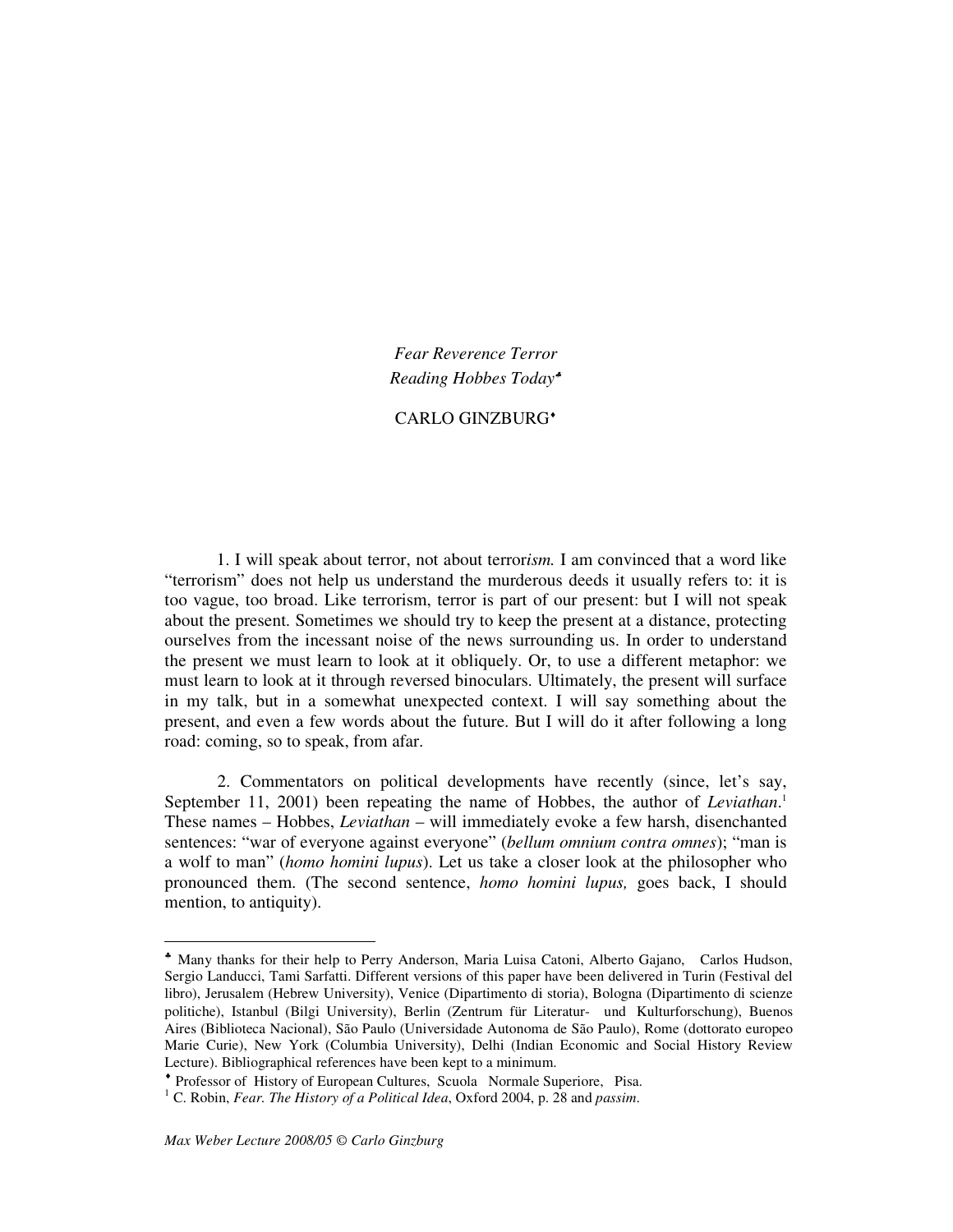Thomas Hobbes was born in Malmesbury in l588. The family was poor; his father was a drunkard who soon disappeared. Hobbes spent some time in several noble households, working first as a teacher, then as a secretary. A voracious reader, he acquired a profound knowledge of Greek and Latin. He translated Thucydides' *History of the Peloponnesian War,* publishing it in 1629.

At that time Englishmen from noble families used to polish their education by making a journey to the Continent (the so-called Grand Tour), typically spending a considerable amount of time in France and Italy. On one such journey Hobbes accompanied the son of Lord Cavendish, his patron. On another occasion Hobbes went to Florence, where he met Galileo. In Paris he met Marin Mersenne, a learned friar who was the center of a vast intellectual network. Through Mersenne, Hobbes began a correspondence with Descartes, communicating a series of objections to his philosophy. At that time Hobbes was forty-five; he had never published on philosophy, but he had developed a series of reflections set in a rigorously deductive form. This enterprise was due to an accident. Some years earlier, during a visit to a still unidentified nobleman, Hobbes saw a book lying on a table: it turned out to be Euclid's *Elements*. He opened the book at random and, coming across a proposition that shocked him, spat out, "By G\*\*! This is impossible!" He then read the book from cover to cover, until everything became clear. According to his friend and biographer, Aubrey, who told the anecdote, "This made him in love with geometry."

Hobbes's first philosophical work was entitled *The Elements of Law* in homage to Euclid's *Elements*. The dedication to William, Earl of Devonshire, at that time Hobbes's patron, is dated May 8, 1640. The series of events later labeled "the Great Rebellion" had just begun. The tension between Charles I and Parliament was getting worse and worse. Within a few years, civil war would break out. In 1649 Parliament brought formal charges against the king, eventually condemning him to death: an event that profoundly shocked all of Europe.

But Hobbes did not wait for the political situation to get worse. In November 1640 he left England for Paris: "the first of those who fled," as he later wrote. He chose exile to avoid being persecuted for pro-monarchical comments in his *Elements of Law*: a book (conceived as the first part of a tripartite project) which circulated first as a manuscript and then in sloppy abridged editions for which Hobbes was not responsible.

Hobbes spent many, many years rewriting that book in different ways and different languages (Latin and English): enlarging it, modifying it, correcting it. <sup>2</sup> Some concepts that first emerged in an embryonic form later acquired more and more complex meanings. One of them – a fundamental one – is fear.

3. "I was born a twin of fear." Hobbes made this declaration at the very end of his life, in an autobiographical poem written in Latin. He was in fact born during that period when the Spanish fleet – the *Armada Invencible* – was threatening to land on English shores. The allusion to fear was probably meant to confess a private weakness. But we must also recall that Hobbes was a bold thinker, fond of disputes and provocations, which often verged on insolence. With those words Hobbes may have also hinted with some pride at his decision to put fear at the center of his political philosophy.

<sup>2</sup> N. Malcolm, "A Summary Biography of Hobbes", in Id., *Aspects of Hobbes*, Oxford 2002, p. 15.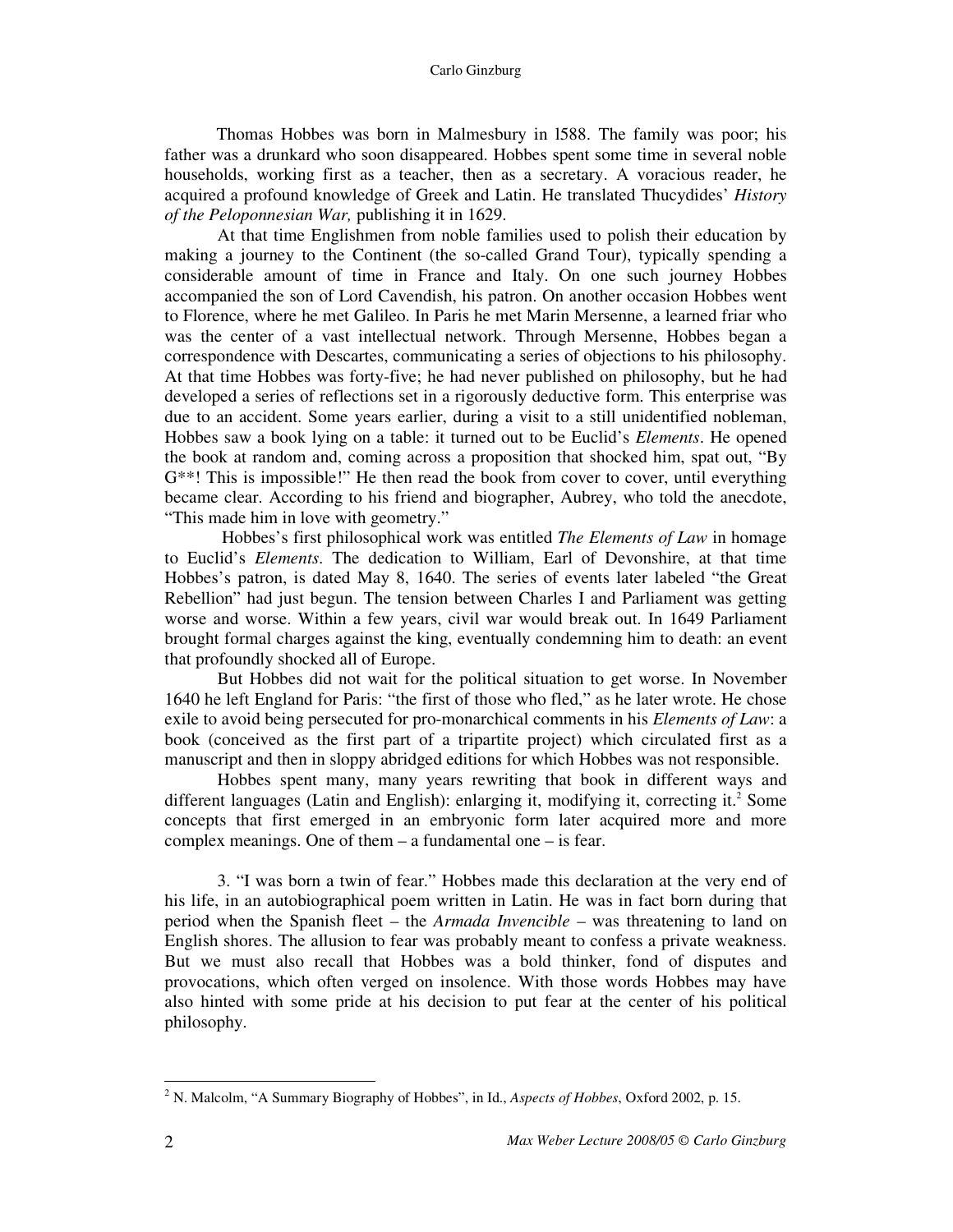In *The Elements of Law* one comes across a concise description of the state of nature, based on an argument that Hobbes would cling to for the rest of his life. In the state of nature men are fundamentally equal and have the same rights (including the right to offence and defense): therefore they live in a condition of perennial war, of "general diffidence," of "mutual fear."<sup>3</sup> They are able to escape this intolerable situation by mutually renouncing some part of their rights: through this process they build up a covenant which turns an amorphous multitude into a political body. This is the birth of the State, which Hobbes will label Leviathan: a name which, in the Book of Job, refers to a whale, a huge sea-animal nobody is able to catch. On the title page of *Leviathan* **(Figure 1)** Hobbes quoted, from Saint Jerome's Latin version of the Bible, a verse from chapter 41 of the Book of Job: "Non est potestas super terram quae comparetur ei." The passage, which continues "qui factus est ut nullum timeret," literally means "There is no power on earth comparable to his own, which was made so as to fear no one." In the King James Bible the passage reads: "Upon earth there is not his like, who is made without fear."

On the meaning of the title page (which was certainly inspired by Hobbes) I will say something later. For the time being I will limit myself to a reminder that according to Hobbes the State arises from a covenant generated by fear. In a Europe torn by religious wars, in a Great Britain disrupted by the conflicts between the king and Parliament, Hobbes regarded peace as the supreme good – a good which deserved any sacrifice. He defended this idea until his death. But can a covenant stipulated under constraint, like the one that allowed the State to emerge from the state of nature, be regarded as valid? This question, which Hobbes raised explicitly in *The Elements of Law,* echoed the quandary repeatedly raised at that time by both Protestant and Catholic theologians: whether it was permissible to give a false oath in order to avoid religious persecution. <sup>4</sup> Hobbes's answer was unambiguous: a covenant is valid even when it has been made under the pressure of fear. Retrospectively, one has the impression that he could not answer otherwise. In Hobbes's argumentative strategy, fear played a fundamental, and scandalous, role.

Time has softened the scandal. But many contemporary readers found Hobbes's description of the state of nature unacceptable, mostly because it lacked any reference to the Bible and original sin. Another contentious argument, of a totally different kind, could be read between the lines of the introduction Hobbes wrote for the second edition of *De cive* (The Citizen), published in Amsterdam in 1647. (The first edition had appeared, anonymously, in Paris in 1642.) In the introduction Hobbes described his "method." In order to understand the genesis and form of the city and the origins of justice we must identify their constituent parts. Likewise, in order to understand the functioning of a watch we must dismantle it otherwise we would be unable to understand the function of each wheel and spring.

 $3$  T. Hobbes, *The Elements of Law*, ed. by F. Tönnies,  $2^{nd}$  ed. with a new introduction by M. M. Goldsmith, chapter 14, pp. 70-74.

<sup>4</sup> For this reason Hobbes's *Leviathan* was interpreted by some more or less hostile contemporary readers as a book written in defence of Cromwell's regime: see O. Skinner, "Hobbes's Life in Philosophy", in Id., *Visions of Politics*, III: *Hobbes and Civil Science*, Cambridge 2002, p. 21. See also J. P. Sommerville, "The 'new art of lying': equivocation, mental reservation, and casuistry", in *Conscience and Casuistry in Early Modern Europe*, ed. E. Leites, Cambridge 1988, pp. 159-84.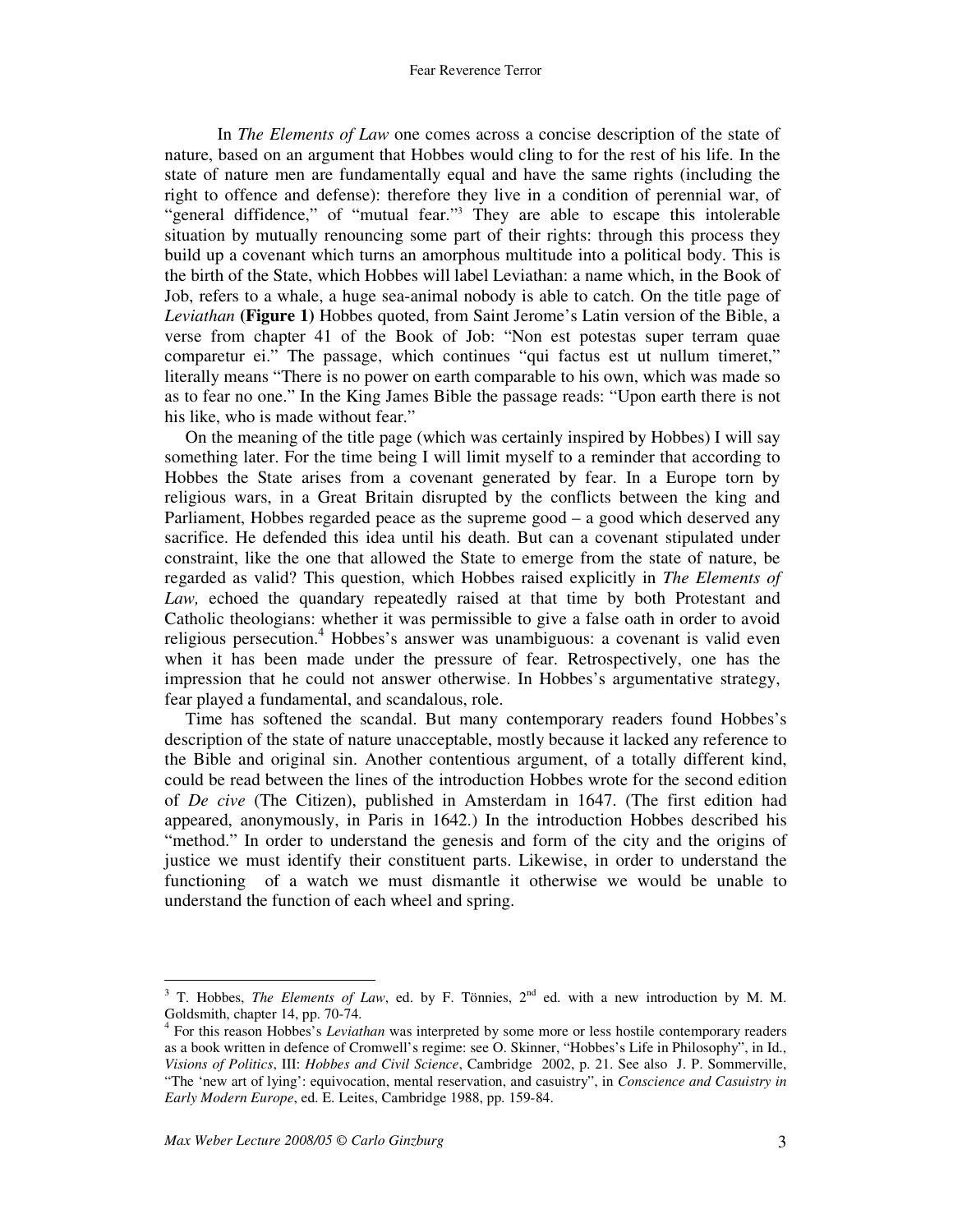

### **Figure 1**

The learned audience addressed in the Latin edition of *De cive* would have immediately identified Hobbes's polemical target: Aristotle's *Politics*. My "method," Aristotle had argued, consists in identifying the elements which compose the *polis* – the city, that is, the political community. The starting point was similar, but then the two paths immediately diverged. For Aristotle man is a political animal (*zoon politikon*): therefore the *polis* exists by nature, is a natural phenomenon. For Hobbes, on the contrary, the state of nature is marked not by sociability but by its opposite: the war of everyone against everyone. Aggression, either real or potential, generates first fear, then the impulse to elude fear through a covenant based on the mass renunciation of natural rights. The city (*civitas,* that is, the political community) which is the outcome of this covenant is an artificial phenomenon: a conclusion in some way anticipated by Hobbes's comparison with the watch.

4. In order to understand the importance of Hobbes's argument we must understand how, along which paths, he came to articulate it. An indirect answer seems to come from Hobbes himself. He often opposed the effectiveness of the natural sciences to the sterility of moral philosophy, declaring that, as a moral philosopher, he took Euclid as a model. It has been noted, however, that it is difficult to believe that Hobbes's mind was suddenly awakened in his forties, at the moment he started reading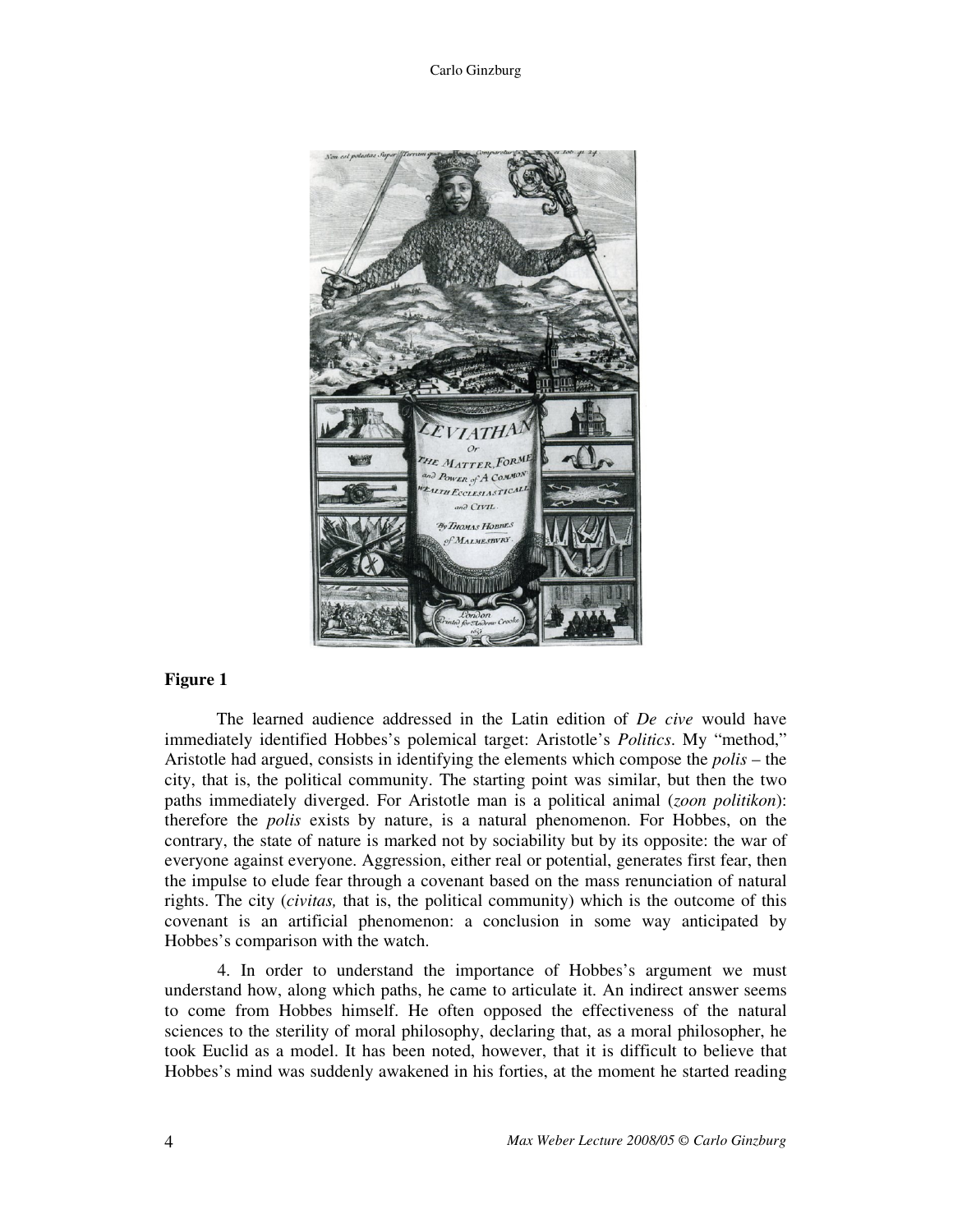Euclid's *Elements*. 5 In the preceding years he had been working on the translation of a work that inspired many reflections: Thucydides' *History of the Peloponnesian War*. A passage that has long attracted the attention of scholars is chapter 53 of the second book, in which Thucydides describes the impact of the plague that afflicted Athens in 429 BC. But there is still something to be said about the way in which Hobbes read and translated that passage.

This is Thucydides, translated by Hobbes:

"And the great licentiousness, which also in other kinds was used in the city, began at first from this disease. For that which a man before would dissemble, and not acknowledge to be done for voluptuousness, he durst now do freely; seeing before his eyes such quick revolution, of the rich dying, and men worth nothing inheriting their estates. Insomuch as they justified a speedy fruition of their goods, even for their pleasure; as men that thought they held their lives but by the day. As for pains, no man was forward in any action of honor to take any; because they thought it uncertain whether they should die or not before they achieved it. But what any man knew to be delightful, and to be profitable to pleasure, that was made both profitable and honorable. Neither the fear of the gods, nor laws of men, awed any man: not the former, because they concluded it was alike to worship or not worship, from seeing that alike they all perished: nor the latter, because no man expected that lives would last till he received punishment of his crimes by judgment. But they thought, there was now over their heads some far greater judgment decreed against them; before which fell, they thought to enjoy some little part of their lives." 6

5. Thucydides' dense analysis opens with the word *anomia,* which designates the absence of law – or, more precisely, the dissolving of any law under the impact of the plague. <sup>7</sup> A power vacuum (we would say) had emerged, which had been filled by the satisfaction of brute instincts. But, significantly, *anomia* – a term destined to be retrieved and reshaped by Durkheim and contemporary sociologists – did not refer to human laws alone. For men facing imminent death, Thucydides says, even fear of the gods ceased to be effective.

Thucydides' dissolution of the political body ineluctably reminds us of Hobbes's state of nature. They mirror each other: in plague-ridden Athens law no longer exists; in the state of nature law has not yet come into being. It is tempting to assume that the extreme situation described by Thucydides might have suggested to Hobbes a mental experiment – the description of the state of nature – based on an equally extreme situation.

<sup>5</sup> This point was first made by L. Strauss, *The Political Philosophy of Thomas Hobbes* [1st ed. Oxford 1936], Chicago 1961, p. 29 and *passim*. Following Strauss, Q. Skinner has provided a detailed analysis of Hobbes's humanistic education as a crucial element of his intellectual development (*Reason and Rhetoric in the Philosophy of Hobbes*, Cambridge 1996, pp. 3, 217). For a criticism of Strauss's reading of the impact of Aristotle on Hobbes see C. A. Viano, "Analisi della vita emotiva e tecnica politica nella filosofia di Hobbes", *Rivista critica di storia della filosofia*, XVII (1962), pp. 355-392 (an important, albeit often overlooked article). Although both my approach and my conclusions are different from Viano's, I agree with him on the importance of Thucydides in the development of Hobbes's thought.

<sup>6</sup> Thucydides, *The History of the Grecian War*, translated by Thomas Hobbes (1629), in Hobbes, *English Works*, vol. 8, ed. W. Molesworth, London 1843 (reprint 1966), pp. 203-211, especially pp. 208-209 (II, 53).

<sup>7</sup> M. Gigante, *Nomos basileus*, Napoli 1956, p. 184; M. Orrù, *Anomie. History and Meanings*, London 1987.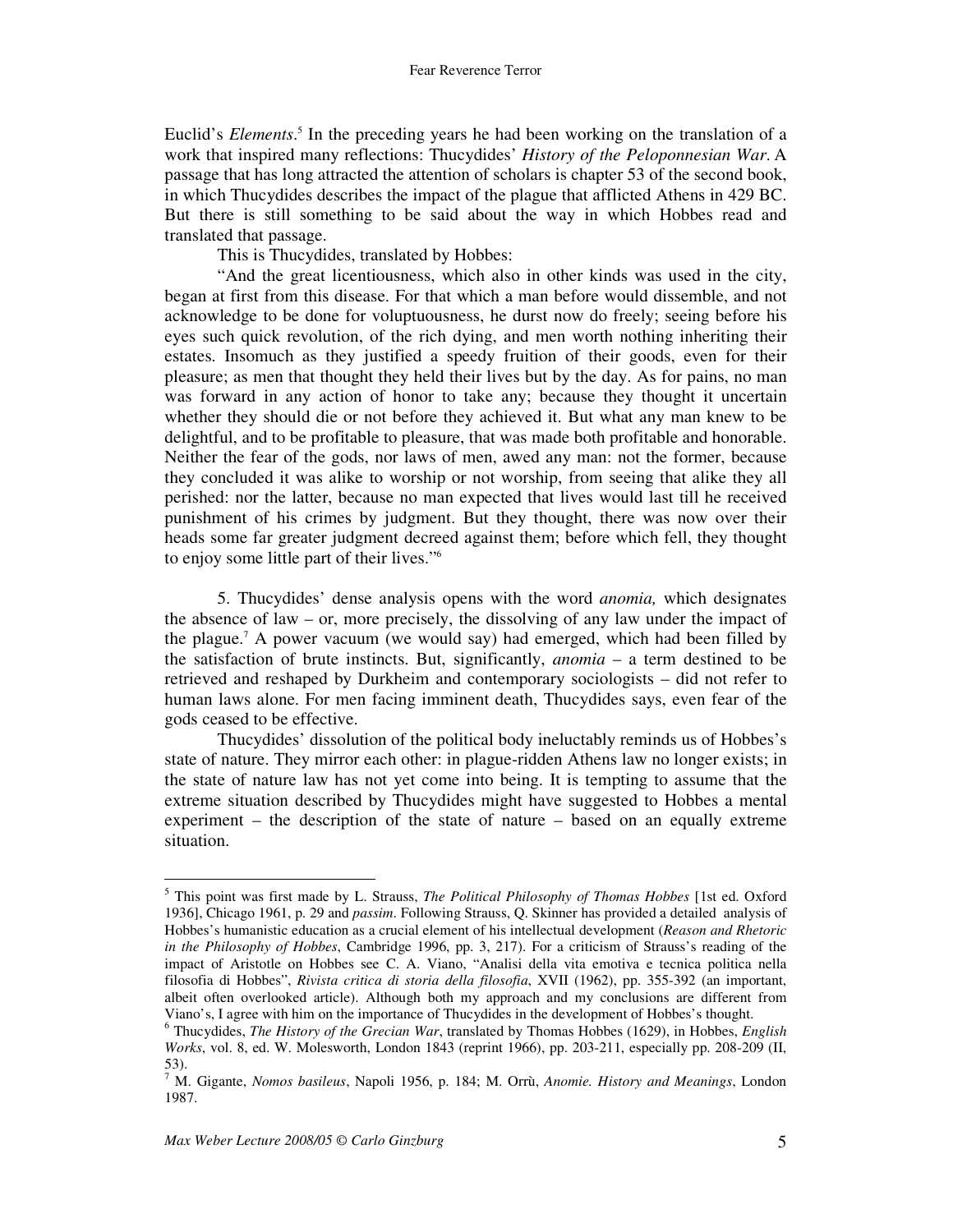But Hobbes the translator – in Latin, *interpres* – imposed his own interpretation upon his readers. Thucydides had written: "*theon de phobos e anthropon nomos oudeis apeirge*." The translation in the Loeb Classical Library closely follows the Greek text: "No fear of gods or law of men *restrained.*" <sup>8</sup> Hobbes's translation diverges on one point, one word: "Neither the fear of the gods, nor laws of men *awed* any man." In my view, this decision to translate the Greek verb *apeirgein,* "to restrain" (both in a literal and a metaphorical sense), with the verb "to awe" can be regarded as the first, sudden emergence of an idea that played a crucial role in Hobbes's moral philosophy.

6. In order to understand the implications of the verb "to awe," which Hobbes inserted in his translation, I will start from a book that appeared in London in 1613 and was republished several times with additions: *Purchas His Pilgrimage; or, Relations of the World and the Religions Observed in All Ages and Places Discovered, from the Creation to the Present*. For this huge in-folio the author, the Anglican parson Samuel Purchas, drew on a large body of travel literature to describe customs and religions all over the world as a metaphorical journey or pilgrimage.

Purchas and Hobbes knew each other. Their names are listed in the proceedings of the board of the Virginia Company: a commercial enterprise which counted, as one of its main stockholders, Lord Cavendish, Hobbes's patron. The company's main activity was the exploitation of that region of the New World named Virginia after Queen Elizabeth, the "Virgin Queen." It has been suggested that the few allusions to American Indians in Hobbes's writings were inspired by Purchas's work. 9 Incidentally, in a chapter dealing with contemporary Jews and their messianic expectations, Purchas spoke at length of the two huge animals mentioned in the Book of Job, Leviathan and Behemoth. <sup>10</sup> Hobbes must have chosen his titles directly from the Bible, which he read assiduously. But in Purchas's imaginary pilgrimage through the religions of the world Hobbes may have found other elements of interest.

Purchas believed that British colonial expansion would powerfully contribute to the religious unification of humanity and therefore to the imminent end of the world. He thought that religious unification was possible since "religion in it selfe is naturall, written in the hearts of all men."<sup>11</sup> Purchas strongly opposed the arguments, put forward by some irreligious men, "which they do not tell, but as they dare, whisper, that Religion is but a continued custome, or a wiser Policie, to hold men in awe."<sup>12</sup> Did Hobbes, in translating Thucydides, echo this sentence, turning the noun *awe* into a verb, *awed*? This is not impossible, but far from certain: the idea expressed by Purchas was in fact widespread, as the polemical remark suggests. Its target becomes clear in the passage which immediately follows the aforementioned sentence: "But where had custome this beginning? And what is Custome, but an uniforme manner, and continuance of outward Rites? Whereas Religion it self is in the heart, and produceth those outward ceremoniall effects thereof. In one Country men observe one habite of attyre, another in another. So likewise of diet: and yet is it naturall to be clothed, more

<sup>8</sup> Thucydides, *History of the Peloponnesian War*. *Books I and II*, transl. Ch. F. Smith, Cambridge, Mass. 1991, p. 353.

<sup>9</sup> N. Malcolm, "Hobbes, Sandys, and the Virginia Company" [1981], *Aspects of Hobbes*, pp. 56-79, especially pp.  $60-61$ .<br><sup>10</sup> S. Purches, *Purch*.

S. Purchas, *Purchas his Pilgrimages*, p. 181.

<sup>&</sup>lt;sup>11</sup> S. Purchas, *Purchas Pilgrimages*, p. 15: "Religion in it selfe is naturall, written in the hearts of all men".

<sup>12</sup> S. Purchas, *Purchas Pilgrimages*, p. 26.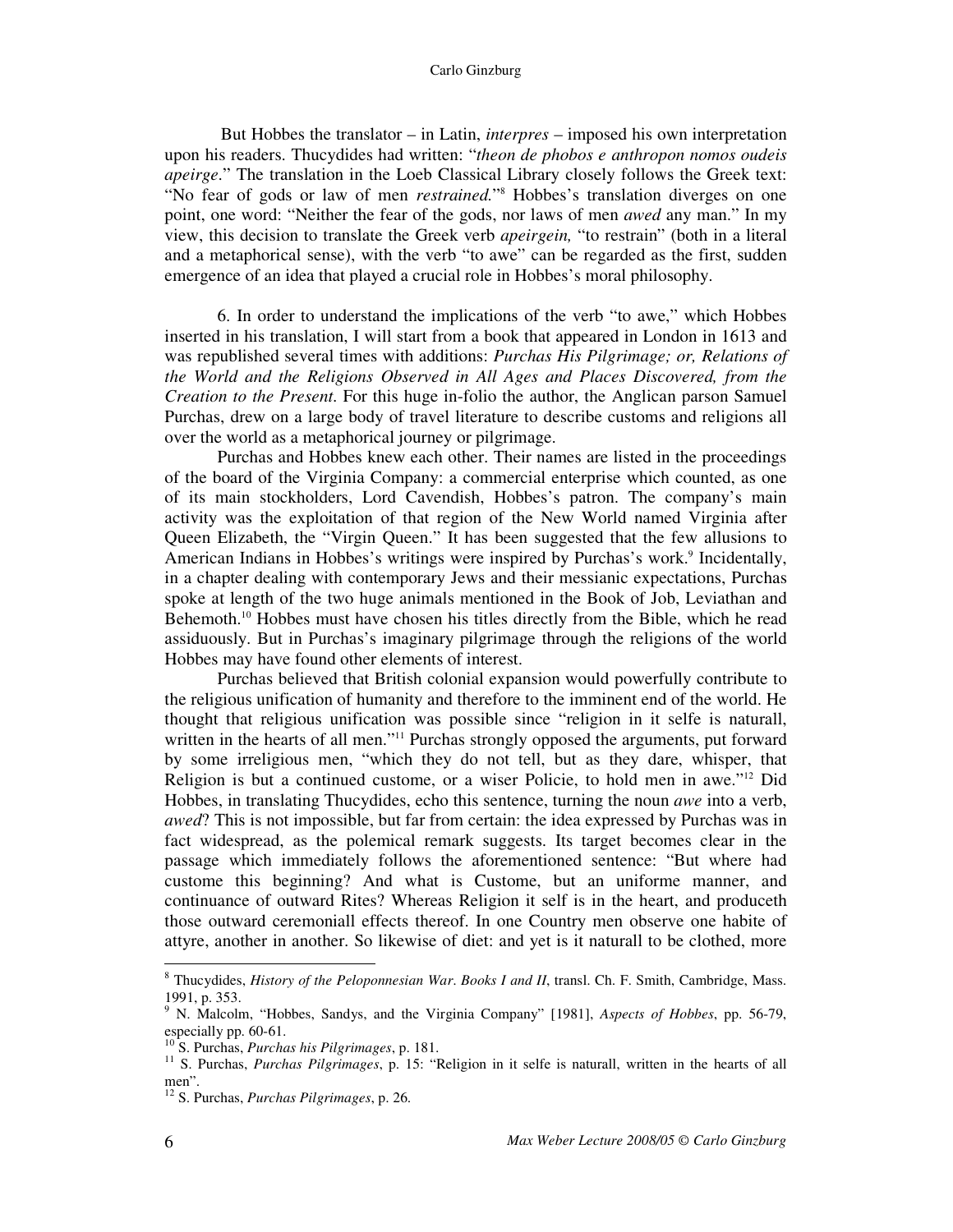naturall to eat, but naturall most of all, as is said, to observe some kind of Religion." Clearly, Purchas was referring to Montaigne. The *Essays* had recently been translated into English by John Florio: the author of the first English-Italian dictionary, whose father had left Italy as a Protestant exile. 13 In his famous essay entitled "De la coustume et de ne changer aisément une loy receüe" (On custom: and on never easily changing a traditional law) Montaigne had argued that any opinion, including the most extravagant, can find some custom that will support it. Then he added within parentheses: "(je laisse à part la grossiere imposture des religions)" (I omit to speak of the gross imposture of religions). <sup>14</sup> This tongue-in-cheek, ostensibly easygoing remark alluded to *De tribus impostoribus* (The Three Impostors): the scandalous title of a mythical work (at the time not yet written) which since the Middle Ages had identified as impostors Moses, Jesus, and Mohammed, the founders of the three monotheistic religions of the Mediterranean. This tradition, evoked by Montaigne, regarded religion both as a custom and as a political instrument that restrained the impulses of ignorant people. But Purchas objected to Montaigne that religion is natural – more natural than eating or wearing clothes.

7. Echoes of this and other readings can be detected in chapters 11 and 12 of *Leviathan,* which are entitled, respectively, "Of the Difference of Manners" and "Of Religion." <sup>15</sup> Hobbes argued that religion was born of fear – a fear resulting from ignorance of natural causes, so they were replaced by invisible powers. This was the central theme of Epicurean philosophy, which had inspired Lucretius's great poem on the nature of things. A famous Epicurean motto had it that *Primus in orbe deos fecit timor,* that is: "The gods were at first created by humane Feare." <sup>16</sup> Hobbes quoted the motto, commenting: "which spoken of the Gods (that is to say, of the many Gods of the Gentiles) it is very true". Then he went on: "But the acknowledging of one God Eternall, Infinite, and Omnipotent, may more easily be derived, from the desire men have to know the causes of naturall bodies, and their severall vertues, and operations; than from the feare of what was to befall them in time to come." <sup>17</sup> A prudent, misleading statement; a few paragraphs before, Hobbes had argued the opposite, that the need to know the causes of things generates "anxiety" and "perpetuall feare." In a marginal note he wrote: "The naturall Cause of Religion, the Anxiety of the time to come." 18

To attack religion by destroying its roots, that is, false fears generated by ignorance. This project had inspired in Lucretius many splendid lines, whose echo can

<sup>13</sup> M. Pfister*, Inglese Italianato – Italiano Anglizzato,* in *Renaissance Go-Betweens*, ed. by Andreas Höfele and Werner von Koppenfels, Berlin-New York 2005, pp. 32-54.

<sup>&</sup>lt;sup>14</sup> Montaigne, *Essais*, I, XXXIII, Paris 1962, ed. A. Thibaudet and M. Rat, p. 109. See also Montaigne, *Essayes*, London 1613 (1st ed. 1605), p. 48: "Is there any opinion so fantastical, or conceit so extravagant (I omit to speake of the grosse imposture of religions…)'.

<sup>&</sup>lt;sup>15</sup> J. Freund, "Le Dieu Mortel", in *Hobbes-Forschungen*, ed. R. Koselleck and R. Schnur, Berlin 1969, pp. 33-52, writes on p. 42: "Comme il y a un droit naturel, il y aussi une religion naturelle – bien que Hobbes n'utilise pas cette expression – qui a pour fondement la crainte". See also T. Hobbes, *Leviathan*, ed. C. B. Macpherson, Harmondsworth 1974, p. 167 (marginal note: "Naturall Religion, from the same [curiosity to know]".

<sup>16</sup> See also Suetonius, *Div. Jul*. 6: *est ergo in genere [amitae meae Iuliae] et sanctitas regum, qui plurimum inter homines pollent, et caerimonia deorum, quorum ipsi in potestate sunt reges*; Horace, *Carm*. 3, 1, 5, 6: *Regum timendorum in proprios greges, reges in ipsos imperium est Iovis* (both passages are quoted by K.-H. Roloff, "Caerimonia", *Glotta*, XXXII [1952], p. 104).

<sup>17</sup> T. Hobbes, *Leviathan*, ed. C. B. Macpherson, p. 170.

<sup>&</sup>lt;sup>18</sup> T. Hobbes, *Leviathan*, ed. C. B. Macpherson, p. 168.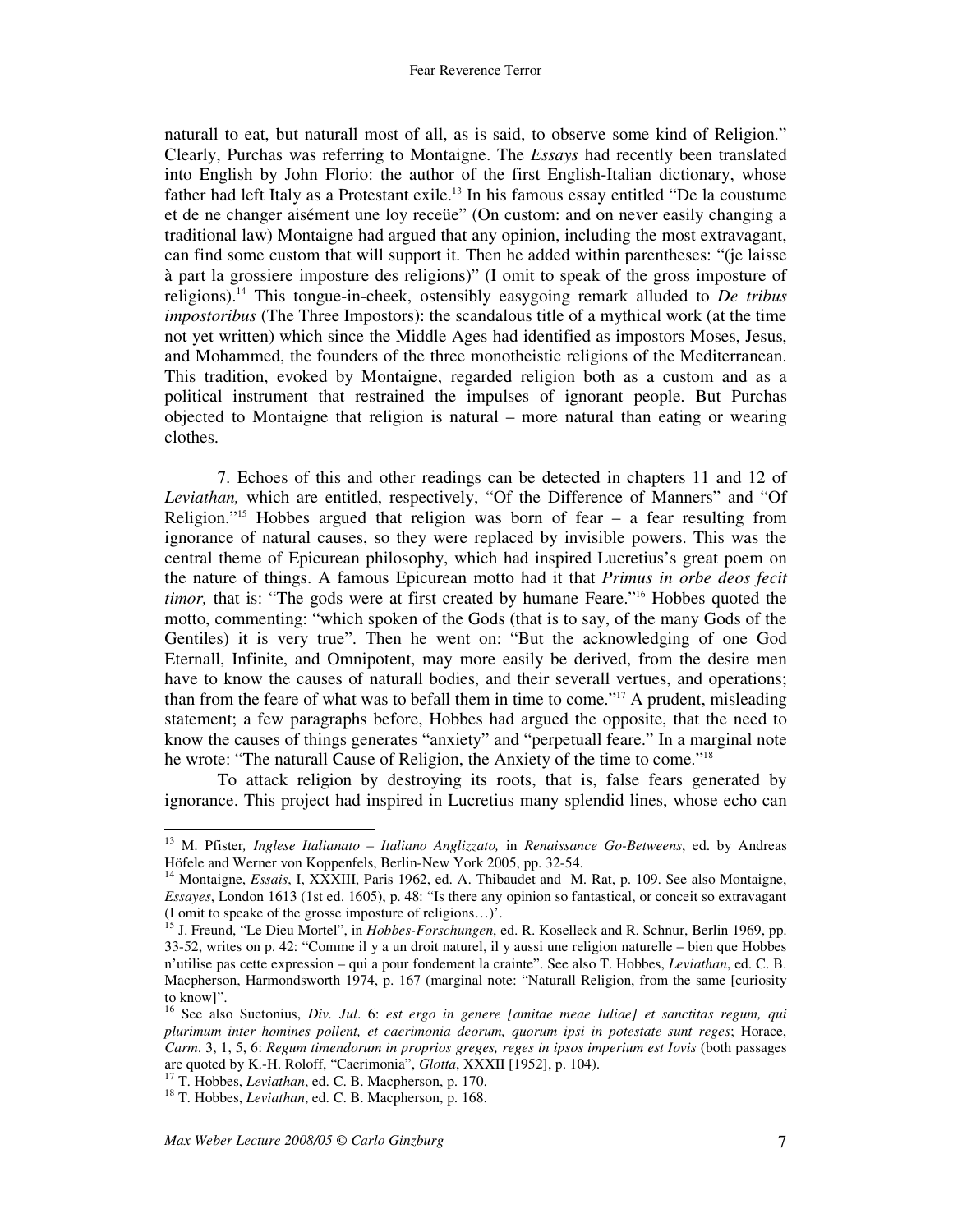be heard between the lines of Hobbes's arguments. But there is an important divergence. Hobbes does not want to destroy fear: on the contrary, he turns fear into the very base of the State. <sup>19</sup> He starts from the Epicurean critique of religion, but then he seems to move in a different direction. However, this divergence, which has been emphasized by many scholars, conceals a more complex argument. We can try to decipher it with a passage in which Hobbes, as he often did, vigorously combined elements of various provenance, reshaping them into a new configuration.

Men, from their ignorance of natural causes and "from the feare that proceeds from the ignorance it selfe," Hobbes writes, "are inclined to suppose, and feign unto themselves, severall kinds of Powers Invisible; and to stand in awe of their own imaginations; and in time of distresse to invoke them; as also in the time of an expected good successe, to give them thanks; making the creatures of their own fancy their Gods." <sup>20</sup> Once again Hobbes associates religion and awe, but in a context which emphasizes that men are inclined "to stand in awe of their own imaginations." In describing this apparently paradoxical attitude, Hobbes must have recalled a striking sentence by Tacitus: "fingebant simul credebantque" (*Ann*. V, 10), "to believe what they had just made up." This sentence recurs three times in Tacitus's oeuvre, with minimal variations, to describe specific events like the spread of false news.<sup>21</sup> Hobbes used Tacitus's formula (which Bacon, for whom Hobbes had worked as a secretary, had paraphrased) to describe a general phenomenon: the origins of religion. Hobbes's verb *feign,* close to *fiction* and *fictive,* echoes the verb used by Tacitus: *fingebant*. 22

<sup>&</sup>lt;sup>19</sup> P. Cristofolini, *Vico pagano e barbaro*, Pisa 2001, pp. 71-74 has some helpful comments on this topic (although Hobbes is never mentioned, he seems to be implicitly present).

<sup>&</sup>lt;sup>20</sup> T. Hobbes, *Leviathan*, pp. 167-68: "And they that make little, or no enquiry into the naturall causes of things, yet from the feare that proceeds from the ignorance it selfe, of what it is that hath the power to do them much good or harm, are inclined to suppose, and feign unto themselves, severall kinds of Powers Invisible; and to stand in awe of their own imaginations; and in time of distresse to invoke them; as also in the time of an expected good successe, to give them thanks; making the creatures of their own fancy their Gods. By which means it hath come to passe, that from the innumerable variety of Fancy, men have created in the world innumerable sorts of Gods. And this Feare of things invisible, is the naturall Seed of that, which every one in himself call Religion; and in them that worship, or feare that Power otherwise than they do, Superstition". Latin translation (*Opera Latina*, III, p. 84): "Etiam, qui de rerum naturalium causis parum aut nihil solliciti sunt, illis tamen metus quidem inest, ortus ab eo ipso, quod an sit potentia aliqua necne, qua juvari aut laedi possunt, ignorant; atque ab eo metu proclives sunt ad suppositionem et fictionem variarum potentiarum invisibilium, metuuntque sua ipsorum phantasmata, invocantque in rebus adversis, laudantque in prosperis, et faciunt denique Deos. Atque inde factum est ut homines a phantasmatibus suis innumerabilibus innumerabiles creaverint sibi Deos. Metus autem invisibilium semen est ejus, quam quisque in seipso *religionem*, in illis autem qui diverse metuunt coluntque, *superstitionem*

vocant". 21 Tacitus, *Annales*, V (recte, VI; according to the custom, the old reference system has been kept) 10; *Historiae*, I, 51, 5: "sed plurima ad fingendum credendumquae materies"; *Historiae*, II, 8, 1: "Sub idem tempus Achaia atque Asia falso exterritae, velut Nero adventaret, vario super exitu eius rumore eoque pluribus vivere eum fingentibus credentibusque".<br><sup>22</sup> See also. E. Beson. *The Advancement of Legr* 

See also F. Bacon, *The Advancement of Learning* (*The Works of Francis Bacon*, ed. J. Spedding, VI, Boston 1863, 1<sup>st</sup> book, p. 125): "an inquisitive man is a prattler; so upon the like reason a credulous man is a deceiver: as we see it in fame, that he that will easily believe rumours will as easily augment rumours and add somewhat to them of his own; which Tacitus wisely noteth, when he saith, *Fingunt simul creduntque*: so great an affinity hath fiction and belief". Here I am following in the footsteps of one of Hobbes's most perceptive readers: see G. B. Vico, *La Scienza Nuova*, 376 (*Opere*, a cura di F. Nicolini, Milano-Napoli 1953, p. 503; and see the entire section "Metafisica poetica") (cfr. G. B. Vico, *New Science*, tr. D. Marsh, p. 145). I will develop this point elsewhere. On *fingo* and its ambivalent meaning see my essay *Das Nachäffen der Natur. Reflexionen über eine mittelalterliche Metapher*, in *Fälschungen*, ed. A.-K. Reulecke, Frankfurt am Main 2006, pp. 95-122.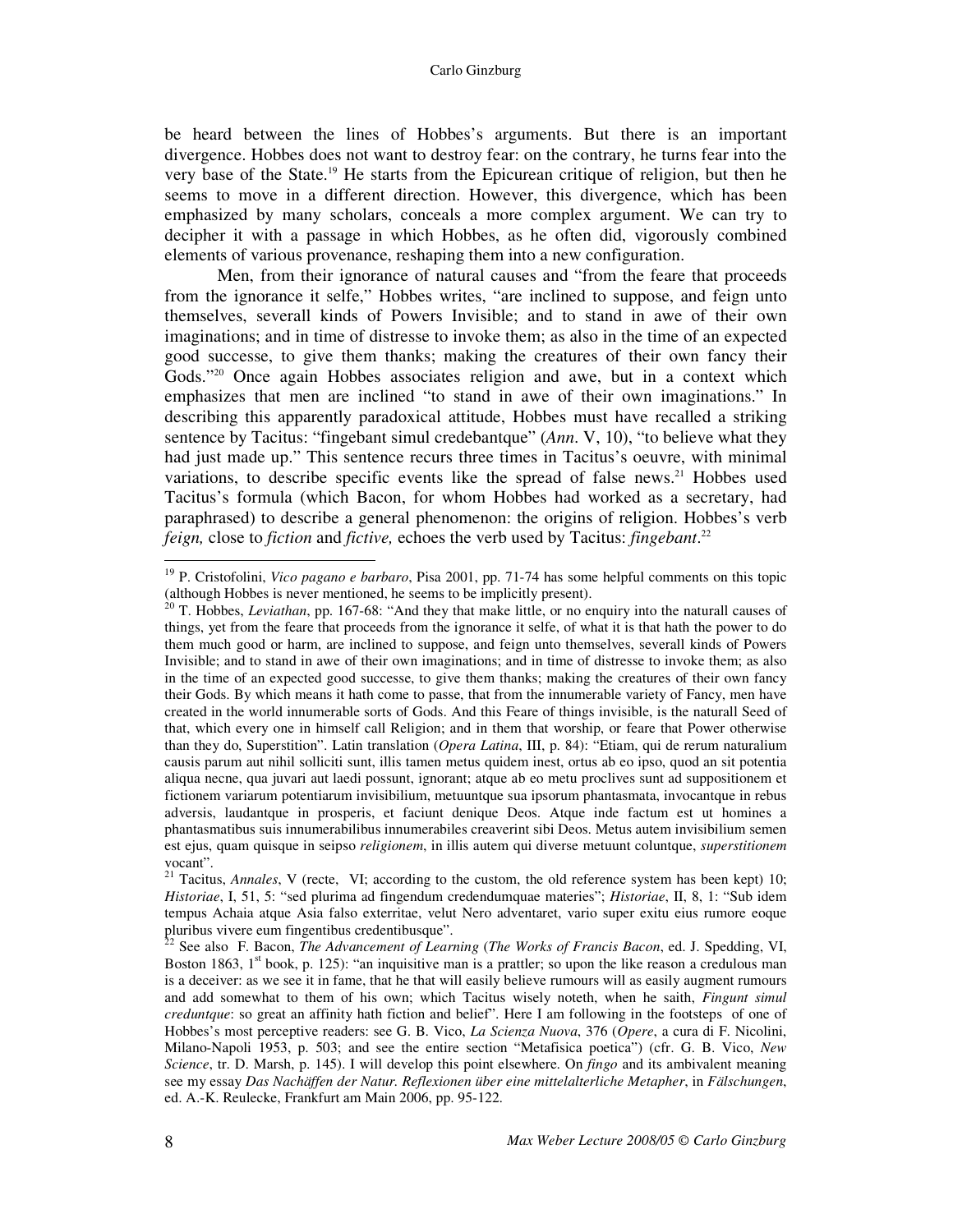8. Hobbes's aim was not the destruction of religion as the product of imagination. He wanted to understand, through Tacitus's paradoxical formula, how religion, born of fear and human imagination, could be so effective. This line of questioning had a profound impact on Hobbes's thought. <sup>23</sup> The model he set up to explain the origins of religion surfaces again in the central section of *Leviathan,* on the page describing the origins of the State.

The agreement among beasts, Hobbes explains, is natural: "that of men, is by Covenant only, which is artificiall: and therefore it is no wonder if there be somewhat else required (besides Covenant) to make their Agreement constant and lasting; which is a Common Power, *to keep them in awe,* and to direct their actions to the Common benefit." 24

In describing the state of nature Hobbes used the same words: "Hereby it is manifest, that during the time men live without a common Power *to keep them all in awe,* they are in that condition which is called Warre, and such a Warre, as is of every man, against every man." 25

To sum up: at the origin of religion, as well as at the origin of the State, there is fear that produces awe. In between, there is fiction, which imposes itself, upon those who make it up, as a reality:

"This is the Generation of that great LEVIATHAN, or rather (to speake more reverently) of that *Mortall God,* to which wee owe under the *Immortall God,* our peace and defence." 26

Leviathan, an artificial creation, stands against those who, through their covenant, *created* it, as an awesome and threatening object. The title page inspired by Hobbes turned Tacitus's words – *fingunt simul creduntque* – into a powerful image. In the original pencil drawing made by Abraham Bosse on the front-page of the parchment copy of *Leviathan* dedicated to Charles II, each of the little men had faced the reader, i.e. the king (Figures 2&3). <sup>27</sup> The final version in the first printed edition, also (I believe) inspired by Hobbes, is much more effective.<sup>28</sup> A multitude of men look up "in

 $23$  The aforementioned argument, which points at a fundamental philosophical continuity between the early and the late Hobbes, should not be confused with Q. Skinner's conclusion (*Reason and Rhetoric*, especially pp. 426-437) that the continuity between the early and the late Hobbes is provided by a similar attitude towards rhetoric. Skinner's conclusion is consistent with his approach: "I am less interested in Hobbes as the author of a philosophical system than in his role as a contributor to a series of debates about the moral sciences within Renaissance culture" (p. 6).

<sup>24</sup> Cfr. *Leviathan*, cap. 17 (Macpherson pp. 226-227) (Italics are mine). Latin translation (*Opera Latina*, III, p. 130): "Postremo, animalium illorum consensio a natura est; consensio autem hominum a pactis est, et artificiale. Mirum ergo non est, si ad firmitatem et durationem ejus aliud praeter pactum requiratur, nempe potentia communis quam singuli metuant, et quae omnium actiones ad bonum commune ordinet"..<br><sup>25</sup> T. Hobbes, *Leviathan* ch. 13 (Macpherson, p. 185) (Italics are mine). Another excerpt from the same

passage: "Again, men have no pleasure, (but on the contrary a great deale of griefe) in keeping company, where there is no power able to over-awe them all".

<sup>26</sup> Cfr. *Leviathan*, cap. 17 (Macpherson p. 227).

 $^{27}$  This last remark has been suggested to me by Carlos Hudson (Buenos Aires).

<sup>&</sup>lt;sup>28</sup> N. Malcolm sees Hobbes's intervention only in the pencil drawing (British Museum, ms. Egerton 1910), which he attributes to Wenceslaus Hollar, and declares his inability to explain the change in the final version ("The Title-page of *Leviathan*, Seen in a Curious Perspective" (1998), now in *Aspects of Hobbes,* pp. 200-233, especially 200-201). H. Bredekamp attributes to Abraham Bosse the drawing as well as (less convincingly) the engraved front-page (*Thomas Hobbes visuelle Strategien: der Leviathan, Urbild des modernen Staates ; Werkillustrationen und Portraits,* Berlin 1999; see also the revised version: *Thomas Hobbes Der Leviathan: das Urbild des modernen Staates, und seine Gegenbilder, 1651-2001,* Berlin 2003). Bredekamp notes that the crowd in the latter looks at the giant with a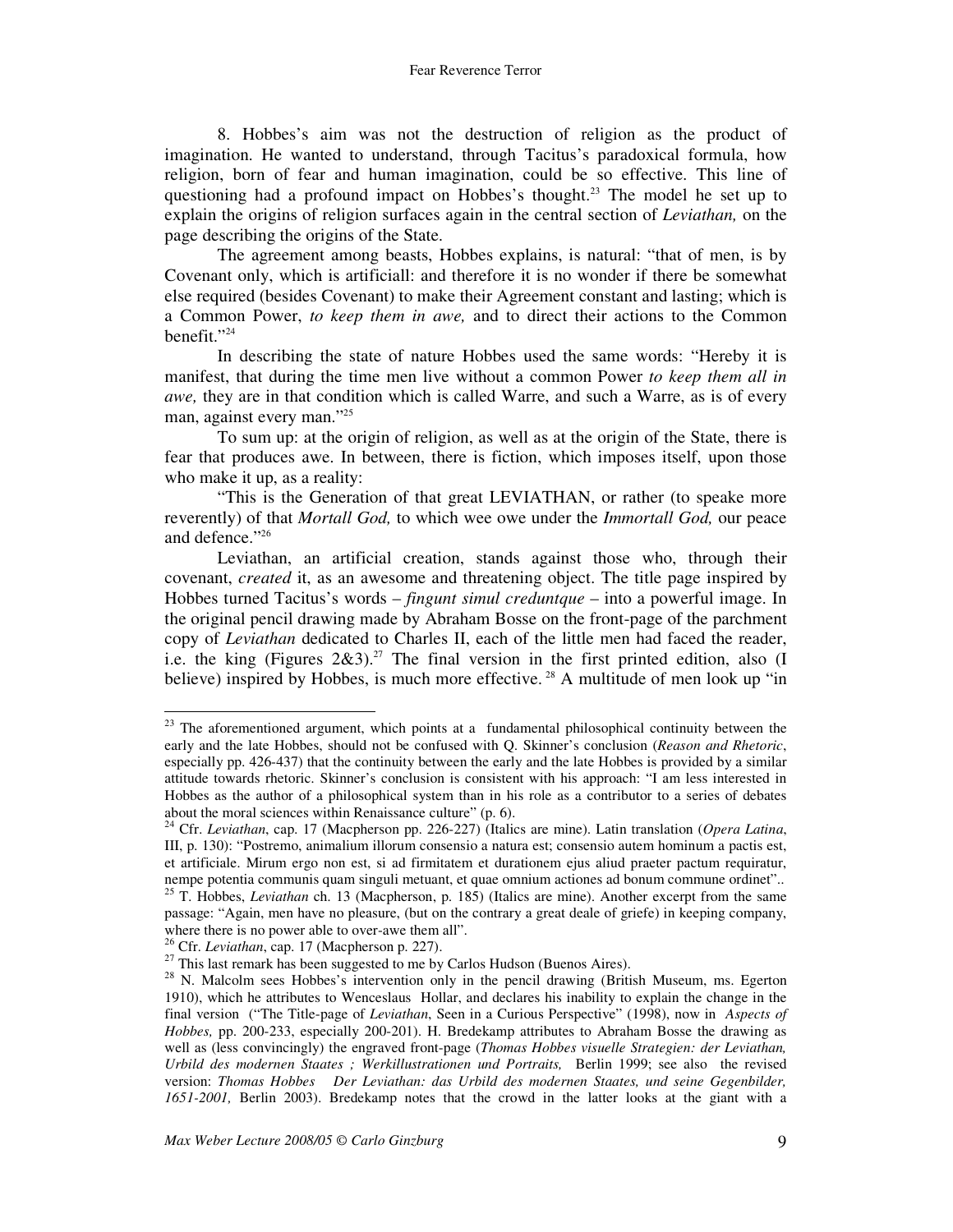awe" at the "artificial man" they have created – the Leviathan built through their covenant (Figure 4). 29

9. As we have seen, Hobbes advances a parallel explanation for the origins of religion and the origins of the State. But in the State he describes, religion – more exactly, the Church – has no autonomy whatsoever. The front page of *Leviathan* shows the "Mortall God," the State, holding the sword in one hand, the crosier in the other. Hobbes points out that the power of the State is based not only on strength, but also on awe: the word we have seen playing a strategic role in the passages of *Leviathan* devoted to the origins of religion and the origins of the State.

Hobbes had used the same word as a verb ("awed") in translating Thucydides' description of the impact of the plague on Athens. "No fear of gods or law of men *restrained,*" Thucydides had written. You will recall Hobbes's translation: "Neither the fear of the gods, nor laws of men *awed* any man." The reason for the divergence between the Greek original and the English translation may be found in the immediately preceding passage, in which Thucydides spoke of "fear of the gods" (*theon de phobos*). In writing the words "fear of the gods," Hobbes must have recalled that the word "fear," both as a noun and as a verb, frequently occurs in the King James translation of the Bible, associated with God and "the fear of God." But fear of God and fear are not synonymous. The expression used by Saint Jerome in his Latin translation of the Bible, *timor Dei,* or fear of God, echoed the Greek phrase *phobos theou,* used in the so-called Septuagint, but it does not convey the ambiguity of the corresponding Hebrew word: *yir'ah.* I am quite ignorant of Hebrew, but I have learned from my informers that *yir'ah* expresses at the same time fear and reverence. <sup>30</sup> The word *timor,* chosen by Saint Jerome in his translation of the Bible, was not only inadequate but risky, since *timor* evoked the Epicurean motto (*primus in orbe deos fecit timor*) linking the origins of religion to fear. The word *awe,* which in some passages of the King James Bible refers to the attitude of man towards God (Pss. 4:4, 33:8, 119:161; Prov. 10) seems much closer to the ambiguity of *yir'ah,* as adjectives like "awesome" and "awful" show. We may speculate that Hobbes, in translating Thucydides' passage, felt the need to use the word awed immediately after the word "fear" to convey the ambivalent attitudes generated by religion. This might have been the starting point of Hobbes's reflections on fear.

A word like "awe" – as well as, apparently, *yira'h* – is not easily translated into languages like Italian, French, or German.<sup>31</sup> I realized this when I tried to find an equivalent to "awe" in Italian, my mother tongue. The ancient word "terribilità" – which Vasari applied to Michelangelo – first came to mind. Then an alternative solution:

<sup>&</sup>quot;Mischung aus Zuwendung und Devotion" (pp. 109-110), but his explanation of the changes in the final version seems inadequate (p. 114).

<sup>&</sup>lt;sup>29</sup> T. Hobbes, *Leviathan* (ed. Macpherson), introd. p. 81: "For by Art is created that great LEVIATHAN called a COMMON-WEALTH, or STATE (in latine CIVITAS) which is but an Artificiall Man…"

<sup>30</sup> A. Cruden, *A Complete Concordance to the Old and New Testament,* London and New York 1889; B. Fischer, *Novae Concordantiae Bibliorum Sacrorum iuxta Vulgatam Versionem critice Editam*, E. Hatch – H. A. Redpath, *A Concordance to the Septuagint and the Other Greek Versions of the Old Testament,* II, Graz 1954.<br><sup>31</sup> The ebs

The absence of an equivalent of awe in German is stressed by H. Bredekamp, "Marks und Signs. Mutmaßungen zum jüngsten Bilderkrieg", in *FAKtisch. Festschrift fur Friedrich Kittler zum 60. Geburtstag*, hrsg. von P. Berz, A. Bitsch, B. Siegert, München 2003, pp. 163-69, especially p. 163 (many thanks to Maria Luisa Catoni who made me aware of this essay).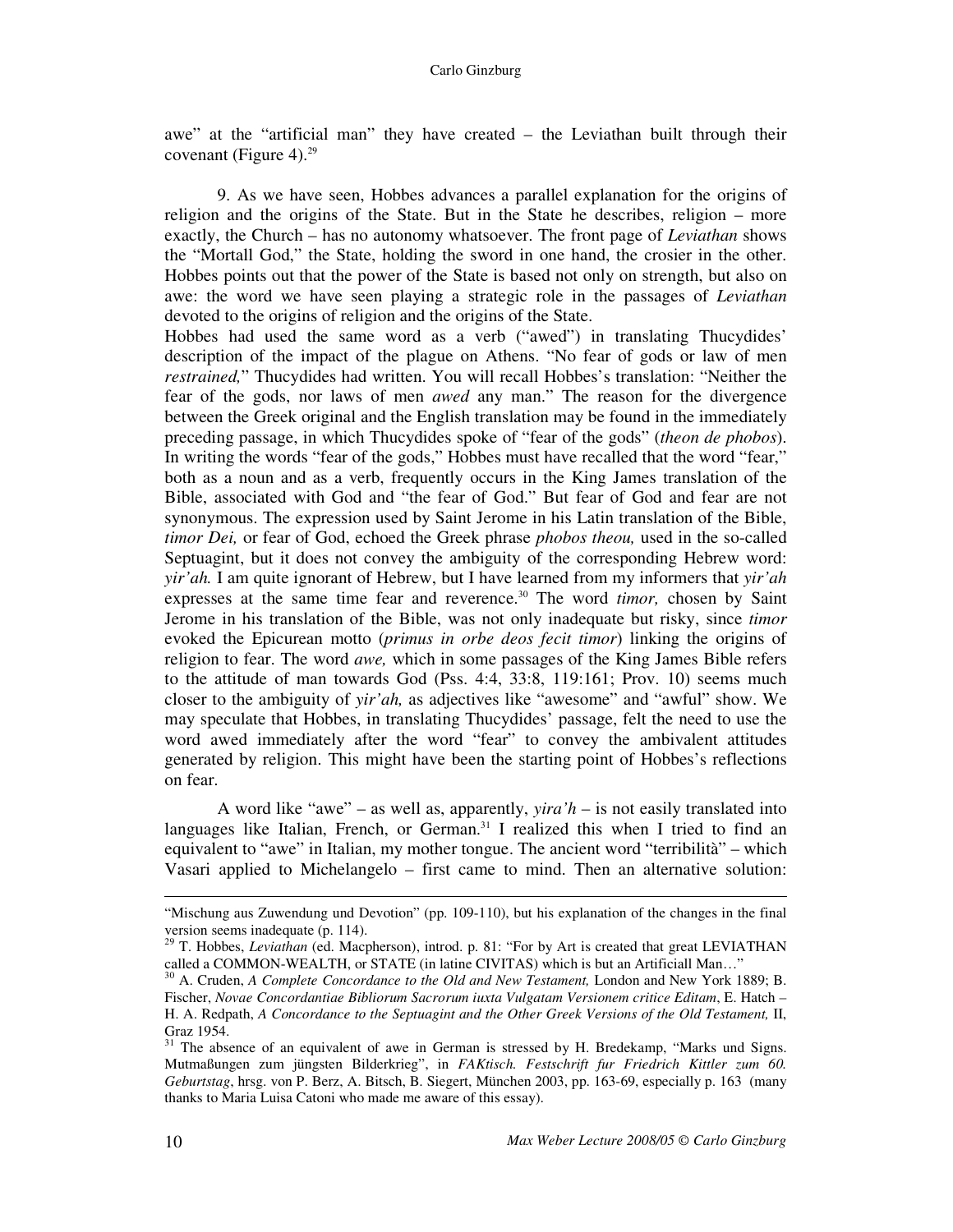"reverenza," reverence, a word which derives from the Latin verb *vereor,* to fear. But maybe the best Italian translation of "awe" would be *terrore,* terror. Hobbes himself seems to suggest this indirectly:

"For by this Authoritie, given him [i.e., the Leviathan] by every particular man in the Common-Wealth, he hath the use of so much Power and Strength conferred on him, *that by terror thereof,* he is inabled to conforme the wills of them all, to Peace at home, and mutuall ayd against their enemies abroad." 32





<sup>32</sup> T. Hobbes, *Leviathan*, ed. C. B. Macpherson, Harmondsworth 1974, pp. 227-28 (ch. XVII); italics are mine. I corrected "forme" into "conforme" following Richard Tuck's suggestion (N. Malcolm, *Aspects of Hobbes*, p. 228). Cfr. *King James Bible*, XIII 3: "For rulers are not a terror to good works, but to evil" (I am grateful to Pier Cesare Bori for having pointed this passage out to me).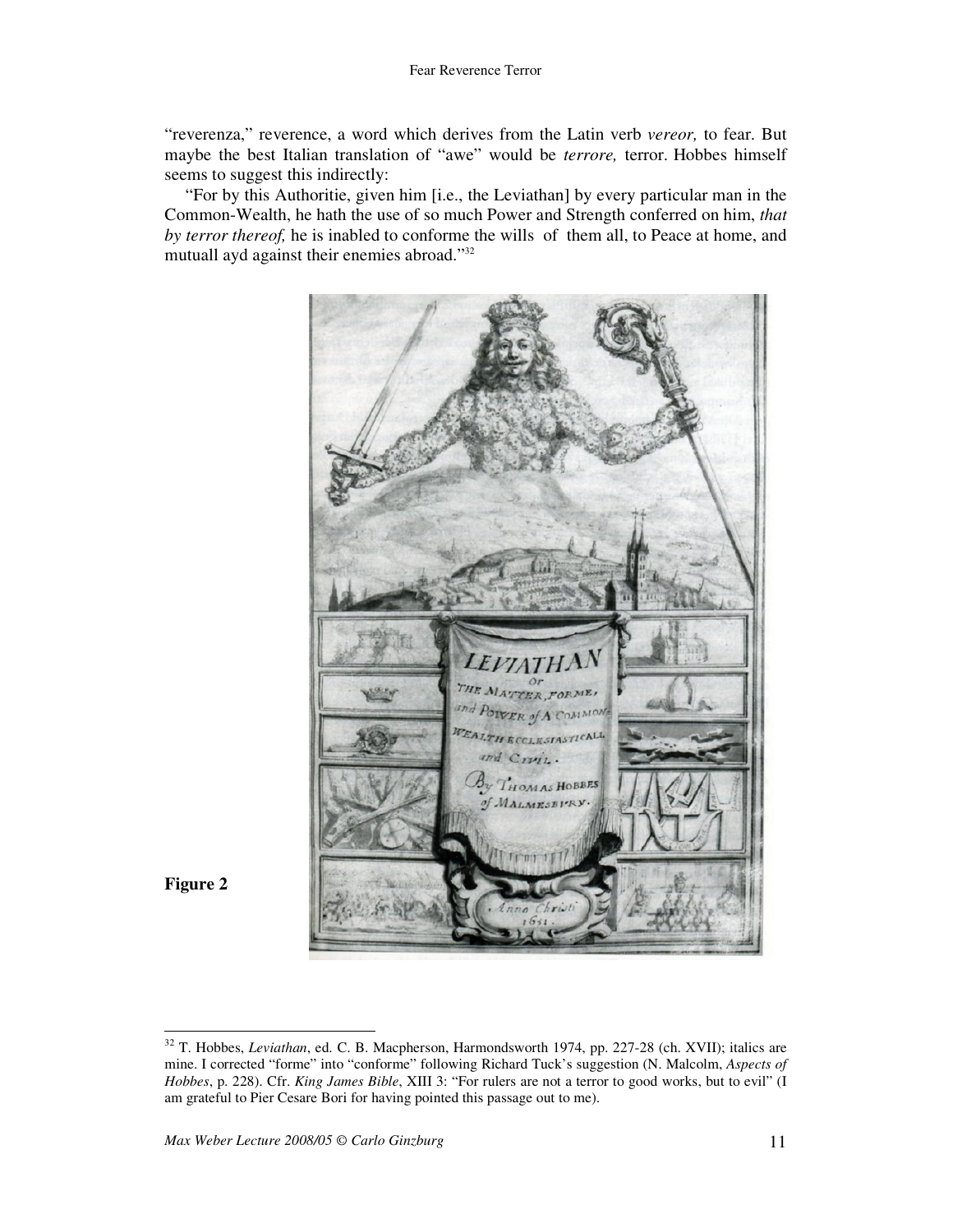

**Figure 3**

**Figure 4**

All interpreters explain that Hobbes initiated modern political philosophy by putting forward for the first time a secularized interpretation of the origins of the State. My reading is different. Hobbes believed that political power implies force, but force alone is insufficient. The State, the "Mortall God" generated by fear, inspires terror: an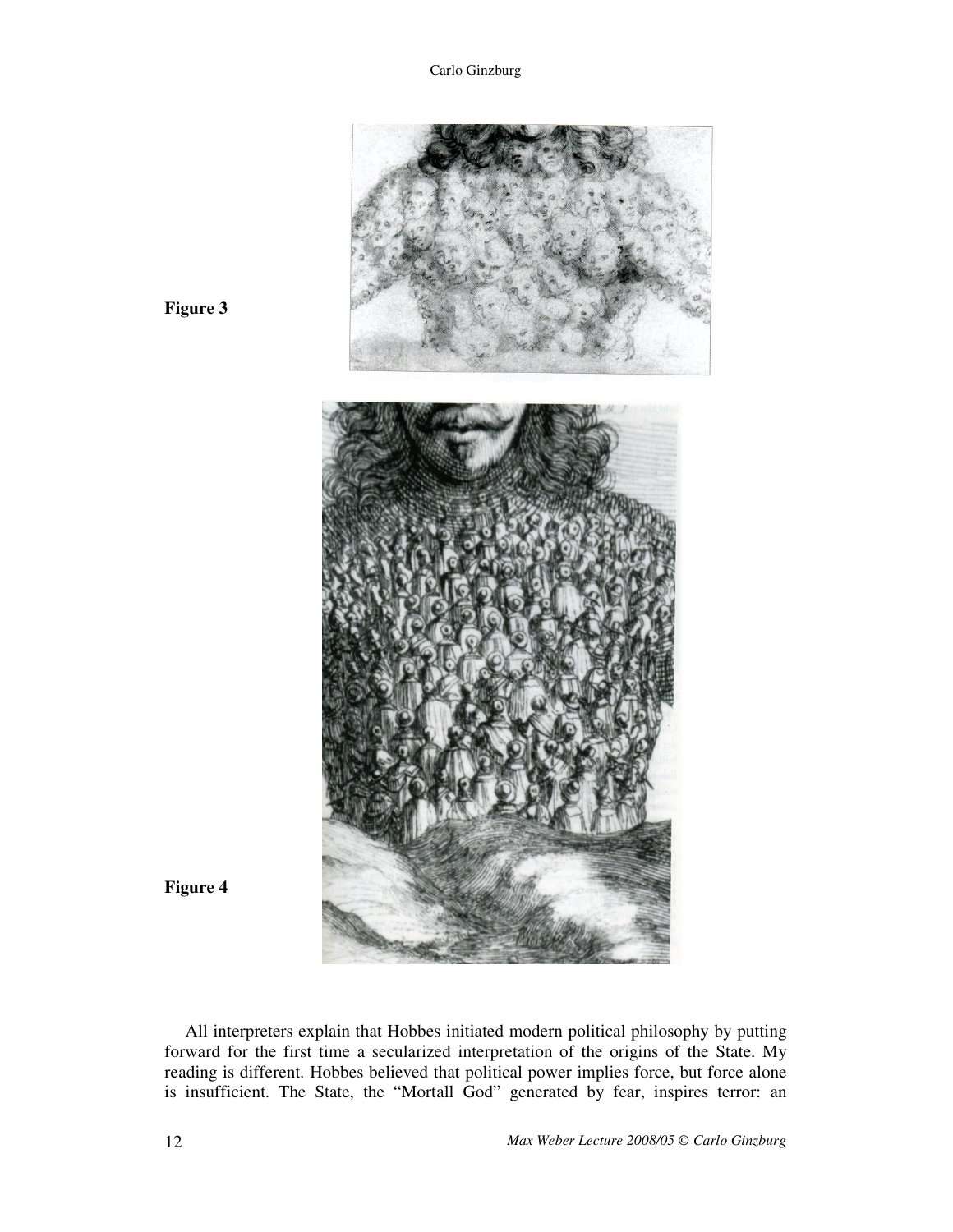emotion in which fear and reverence converge. 33 In order to present itself as the legitimate authority, the State needs the instruments (the weapons) of religion. This explains why the modern reflection on the State is based on political theology: a tradition that Hobbes inaugurated.

This conclusion leads us to see from a different perspective a phenomenon that is still in the making, so-called secularization. Alberico Gentili's motto *Silete Theologi, in munere alieno* (Be silent, theologians, this is not your domain) quoted by Carl Schmitt, can be referred to political theology and secularization as well. <sup>34</sup> The purely secular perspective from which Hobbes developed his argument on the State as "mortall God" is significant. Secularization does not claim for a sphere autonomous from religion: it invades the sphere of religion. The reactions against secularization which we have been witnessing for years can be explained (I said *explained,* not justified) in the framework of this invasion.

10. I began my talk by saying that I would move away from the present, although ultimately I would come back to it. Many of you here today remember the bombing of Baghdad in March 2003. The operation's code name was Shock and Awe. Some Italian newspapers translated it as "Colpire e terrorizzare," literally, "Hit and Terrorize." Clara Gallini, the historian of religions, in an article that appeared in *Il manifesto* on March 24, 2003, remarked that the translation "did not convey the sinister complexity of the original expression," which did not refer to terror in a psychological sense but to "holy terror." <sup>35</sup> The same article recalled a passage from the Bible – Exod. 23:27 – commented at length in Rudolf Otto's famous book *The Idea of the Holy*: "I will send my feare before thee," the Lord said, "and will destroy all the people to whom thou shalt come." 36 In this case the Hebrew word (*emati*) refers, I have been told, to a terror devoid of ambivalence. Rudolf Otto recalled Behemoth and Leviathan, the

<sup>33</sup> This point has been insightfully grasped (and immediately put aside) by L. Strauss, *The Political Philosophy of Thomas Hobbes,* p. 28: "For what is the antithesis between vanity and fear of violent death, if not the 'secularized' form of the traditional antithesis between spiritual pride and fear of God (or humility), a secularized form which results from the Almighty God having been replaced by the overmighty enemies and then by the over-mighty State, the 'mortall God'? But even if this affiliation is right, it by no means follows that the moral antithesis in Hobbes's work which we are at present discussing is simply the superfluous residue of a tradition which has in principle been cast aside" Note: *Leviathan*, ch. 17 (p. 89): cf. *De cive,* cap. 6, art. 13; *Leviathan*, ch. 30 (pp. 180 ff.). See also N. Bobbio, "Introduzione al *De cive*" (in Id., *Thomas Hobbes*, Torino 1997), p. 99: "Ed ecco perché lo stato hobbesiano ha un volto così minaccioso: è la risposta della paura organizzata alla paura scatenata. Ma la paura è la sua essenza".

<sup>34</sup> Here I am developing a remark made by S. Weigel, "Souverän, Märtyrer und ´gerechte Kriege' jenseits des Jus Publicum Europaeum. Zum Dilemma politischer Theologie, diskutiert mit Carl Schmitt und Walter Benjamin", in *Figuren des Europäischen. Kulturgeschichtlichen Perspektiven*, hg. D. Weidner, Munchen 2006, pp. 101-128, especially p. 108; see C. Schmitt, "Die vollendete Reformation. Bemerkungen und Hinweise zu neuen Leviathan-Interpretationen", *Der Staat*, IV (1965), pp. 51-69, especially p. 55. See also *Politische Theologie. Formen und Funktionen im 20. Jahrhundert*, J. Brokoff and J. Fohrmann (hg.), Paderborn 2003.

<sup>35</sup> C. Gallini, "Shock & Awe, potere e paura", *Il manifesto*, 24 Marzo 2003. A. Portelli, echoing Manzoni, astutely translated "percossa, attonita" ("Bombarda e doma", *Il Manifesto*, 26 marzo 2003). See also B. Lincoln, *Holy Terrors: Thinking about Religion after September 11,* Chicago 2003.

<sup>&</sup>lt;sup>36</sup> Vulgate: "Terrorem meum mittam in praecursum tuum, et occidam omnem populum ad quem ingredieris".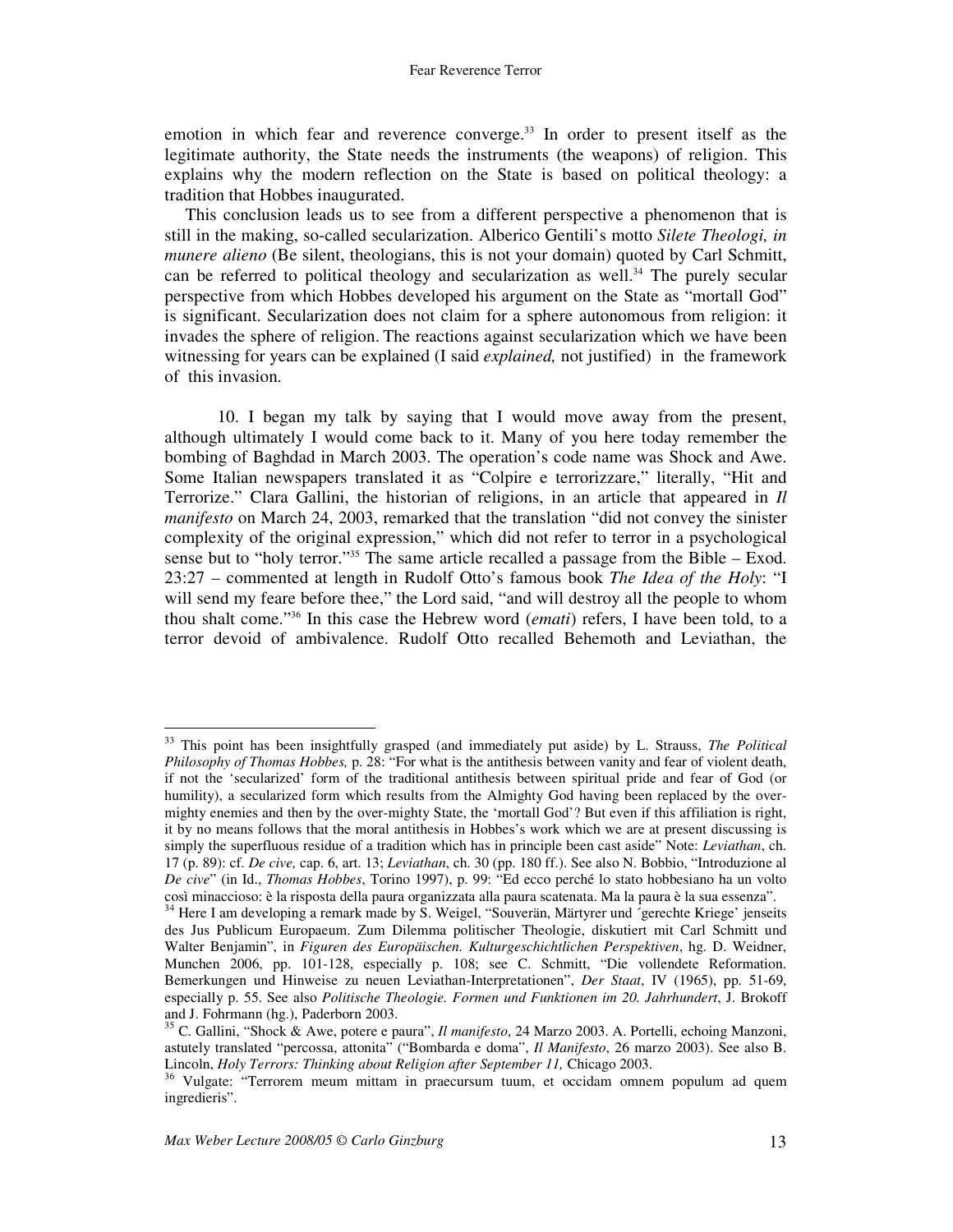monstrous animals described in the Book of Job, as examples of the terrible ambiguity of the sacred. Neither Rudolf Otto nor Clara Gallini mentioned Hobbes.<sup>37</sup>

The reference to Hobbes implied in the expression "Shock and Awe" was, on the contrary, immediately identified by Horst Bredekamp, in a brilliant follow-up to his book on the title page of *Leviathan* and its implications. (On the issue of "awe" the path of my research intersected with Bredekamp´s; then our respective trajectories diverged). Bredekamp pointed at the impact of a "banalized version" of Leo Strauss's idea on American neo-cons. <sup>38</sup> Richard Drayton made a similar point, in a much less nuanced tone, in an article that appeared in the *Guardian* on December 29, 2005, devoted to the American neo-cons and their disastrous foreign policy. <sup>39</sup> Drayton remarked that Paul Wolfowitz, Richard Perle, and their friends, inspired by the teaching of Leo Strauss, had tried to adapt Hobbes to the twenty-first century, spreading technological terror to overcome their putative enemies. Both "Shock and Awe" and Hobbes, Drayton commented, ultimately backfired on those who had evoked them.

But of course the game is not over. Harlan Ullman, the American military analyst who in 1995 created the motto "Shock and Awe," mentioned Hiroshima as a model of this strategy. After September 11, 2001, Ullman attacked again. The conclusion of the war against global terrorism, he explained in his book *Finishing Business,* was at hand. "Combining nearly perfect knowledge, speed, brilliant performance and environment control," he wrote, "we can reach a quick, decisive victory with the minimum amount of casualties." <sup>40</sup> Obviously Ullman meant only American casualties; as far as the enemy was concerned, casualties (including civilian casualties) were to be maximized. But the news from Iraq gives the lie to the militarytechnological arrogance of Harlan Ullman and those like him.

11. We live in a world where States threaten terror, spread terror, are sometimes the targets of terror. A world inhabited by those who try to steal the venerable, powerful weapons of religion, as well as by those who use religion as a weapon. A world in which huge Leviathans either move frantically or squat waiting. A world not too different from the one Hobbes imagined and dissected.

But somebody could object that Hobbes could help us to imagine not only the present but the future: a remote future, not inevitable but perhaps not impossible. Let us assume that the degradation of the physical environment continues, reaching levels today unthinkable. Air, water, and earth pollution would ultimately threaten the survival of every species of plant and animal, including the one named *Homo sapiens.* At this stage there would be no alternative to imposing an intensive, extraordinary control over the world and its human inhabitants. The survival of humanity would demand a covenant not so different from the one postulated by Hobbes: each individual would renounce his or her liberty in favor of an oppressive super-state, a Leviathan infinitely more powerful than those that emerged in the past. The social bond would unite all in an

<sup>37</sup> Cfr. R. Otto, *The Idea of the Holy*. *An Inquiry into the Non-Rational Factor in the Idea of the Divine and its Relation to the Rational,* tr. J. W. Harvey, Oxford 1958, p. 80 (ch. "The Numinous in the Old Testament" on Behemoth and Leviathan).

<sup>&</sup>lt;sup>38</sup> Cfr. H. Bredekamp, "Marks und Signs". See also Bredekamp's conversation with Ulrich Raulff in FAZ, 7. 4. 2003 (quoted by S. Weigel, "Souverän, Märtyrer und ´gerechte Kriege', p. 103 note 6). .

<sup>39</sup> R. Drayton, *Shock and Awe and Hobbes have backfired on America's Neocons,* "The Guardian", December 29, 2005.

<sup>40</sup> H. Ullman, *Finishing Business*. *Ten Steps to Defeat Global Terror*, pref. di N. Gingrich, Annapolis, MD 2004, p. 55.